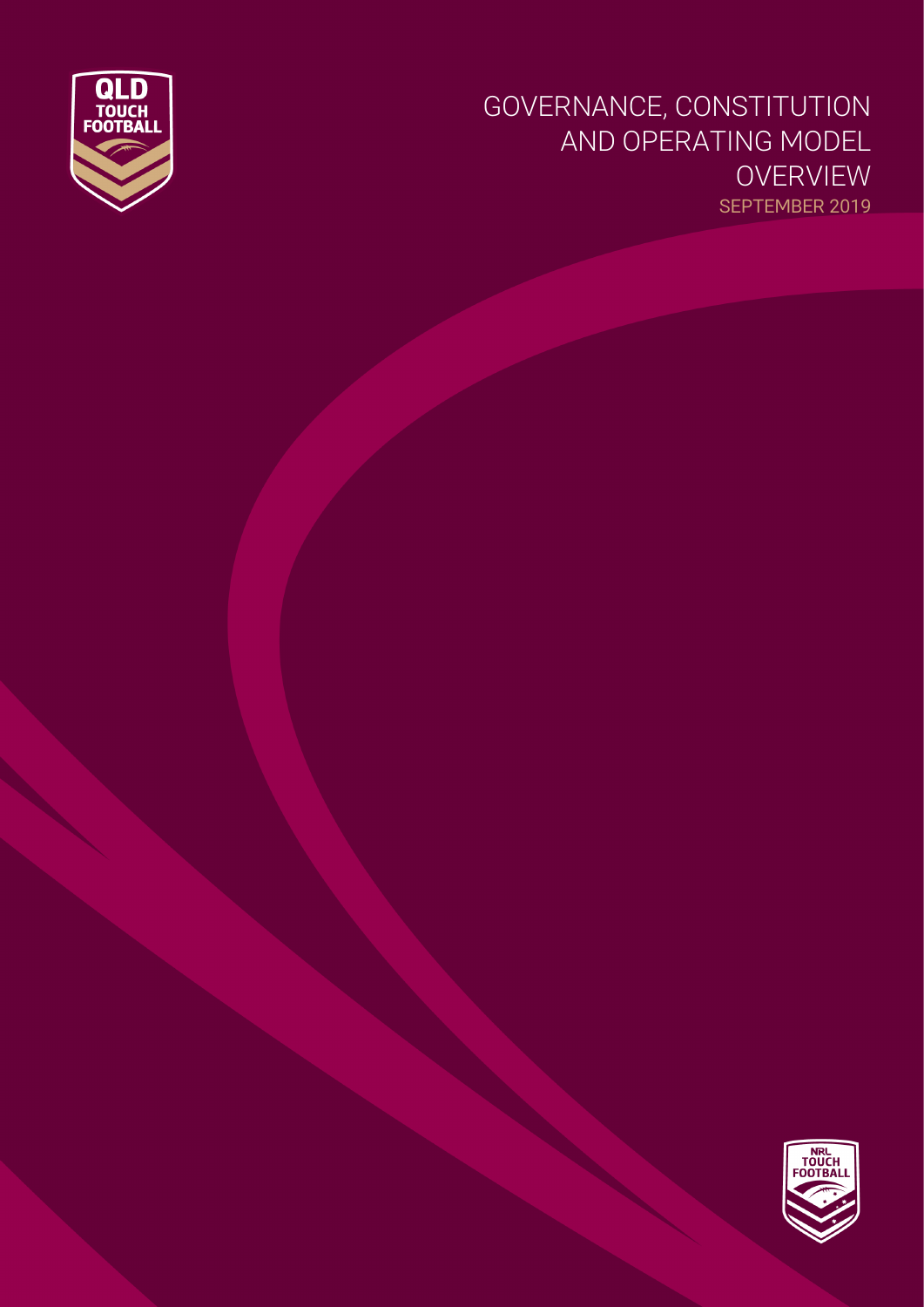## **CONTENTS**

| 1 GOVERNANCE, CONSTITUTION AND  |  |
|---------------------------------|--|
|                                 |  |
|                                 |  |
|                                 |  |
| PROJECT REFERENCE GROUP (PRG) 6 |  |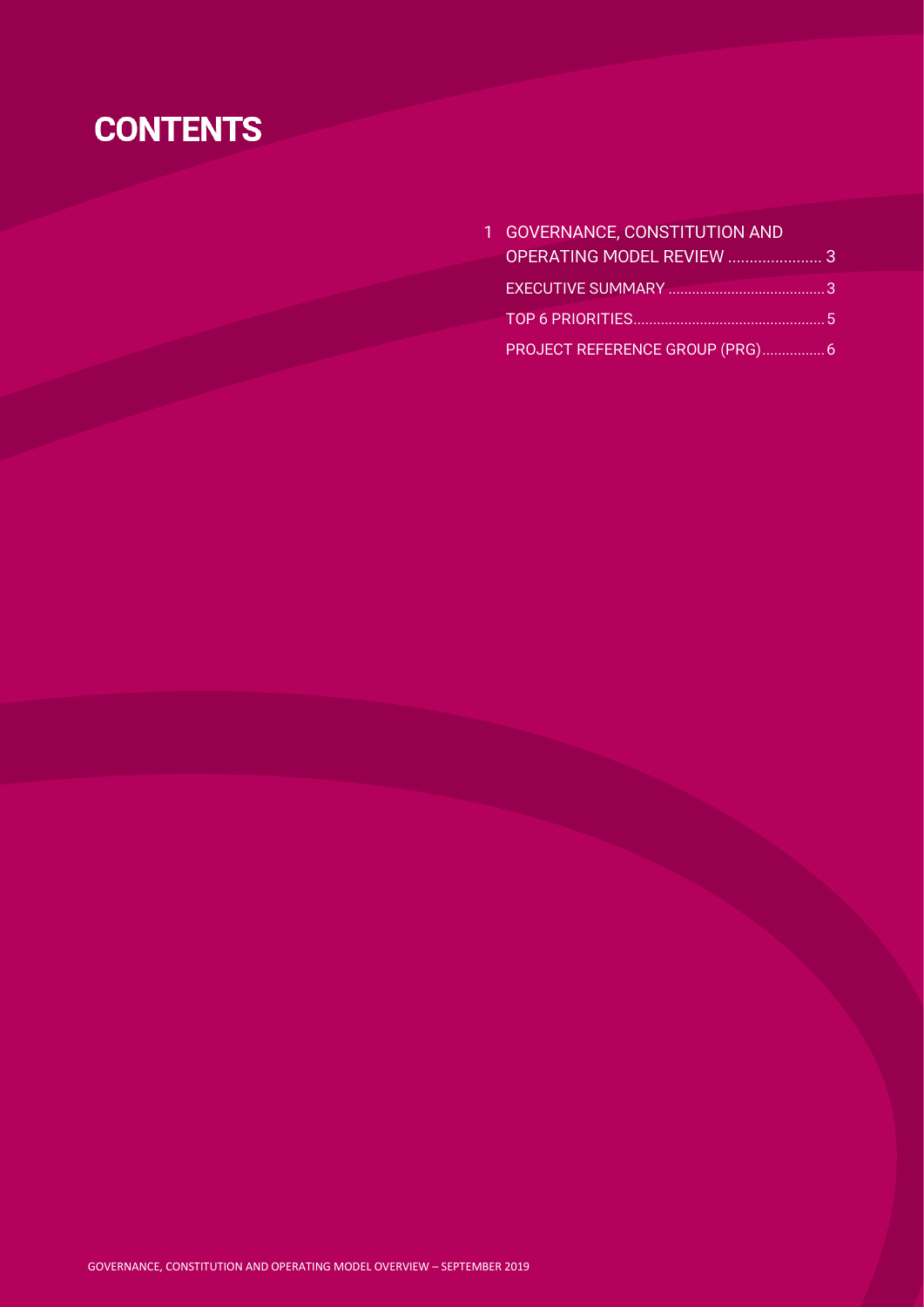## <span id="page-2-1"></span><span id="page-2-0"></span>EXECUTIVE SUMMARY

Queensland Touch Football is proud to release the findings of the Governance, Constitution and Operating Model Review which was undertaken in partnership with the Queensland State Government (Department of Sport and Recreation) and Mclaughlin Sports Consultancy to review the way we do things, both on and off the field.

Michael McLaughlin from Mclaughlin Sports Consultancy (MSC) led the review and provided a thorough set of documentation to help us better understand the key findings and recommendations.

Throughout this process, MSC has been supported by the Project Reference Group which contained three QTF Directors, a Regional Board Director, Club President and Referees Director, a Regional Administrator and the QTF CEO. It also included feedback from Mullins Lawyers and members from the Department of Sport and Recreation.

Initially, MSC reviewed the internal operations and governance structure of the sport and compared what we do to best practices including other sports both interstate and intrastate.

MSC then prepared a survey that was distributed to three key areas of the sport.

- Affiliates committees, coaches, referees, volunteers.
- Regions Director, sub-committees, Coaching Directors, Referee Directors etc.
- General Stakeholders players, parents, coaches, supporters, public.

MSC received back just under 500 survey results which gave an excellent understanding of factual data from the sport and something that could be built upon.

MSC then participated in 38 one-on-one stakeholder interviews with some of the most experienced people in the game, addressing some of the real issues.

MSC then completed the data collection with six (6) Focus Group Sessions across the state with over 100 people participating in an open and honest discussion on how to take the game forward.

After all of the fact finding and data presented, a list of three (3) documents were prepared for the Project Reference Group (PRG) to consider and review.

- 1. [QTF Governance and Operating Model Review 2019 –](https://qldtouch.com.au/wp-content/uploads/2019/09/QTF-Governance-and-Operating-Model-Review-2019-Preliminary-Findings-and-Opportunities-Paper.pdf) Preliminary Findings and [Opportunities Paper](https://qldtouch.com.au/wp-content/uploads/2019/09/QTF-Governance-and-Operating-Model-Review-2019-Preliminary-Findings-and-Opportunities-Paper.pdf)
- 2. **QTF Governance and Operating Model Review 2019 Interview and Focus Group** [Session Findings Summary Paper](https://qldtouch.com.au/wp-content/uploads/2019/09/QTF-Governance-and-Operating-Model-Review-2019-Interview-and-Focus-Group-Session-Findings-Summary-Paper.pdf)
- 3. [QTF Governance and Operating Model Review 2019 –](https://qldtouch.com.au/wp-content/uploads/2019/09/QTF-Governance-and-Operating-Model-Review-2019-Recommendations-Report-.pdf) Recommendations Report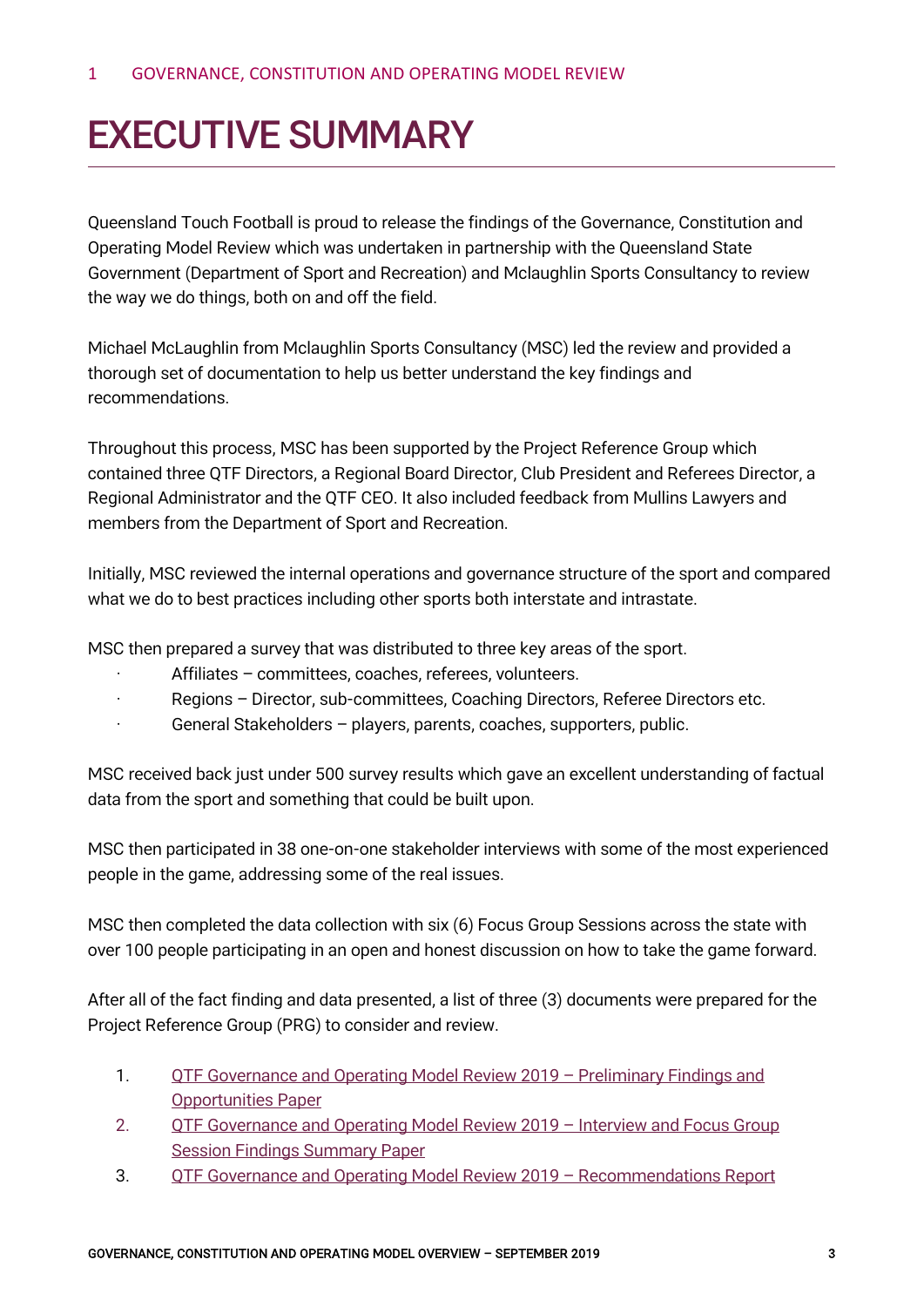Please note that some comments have been redacted (blacked out) to protect the identity of some individuals.

All three documents have been approved in principle by the PRG who has provided additional feedback to the QTF Board of Directors on each of the individual recommendations. The QTF Board of Directors have endorsed these changes and approved the recommendations.

On Saturday 14<sup>th</sup> September 2019, Queensland Touch Football (QTF) and its members (6 Regional Boards) met with the Queensland State Government, MSC and Touch Football Australia to discuss the key findings from the recent Governance, Constitution and Operating Model Review completed by MSC. After the meeting, the Regional Boards provided useful information for us to continue forward with the roll out of the recommendations. What was clear, was that a detailed timeline, together with a plan to communicate to affiliates and key stakeholders was an important part of the next step. It was also discussed at the meeting that any operational and constitutional change should occur at the same time.

QTF CEO, Ben Mannion in collaboration with the PRG and QTF Board of Directors, have outlined 6 top priorities that will assist in the overall implementation of the recommendations. We have also provided a detailed description of the recommendations, together with comments from the PRG and QTF Board and a post review communications strategy and implementation plan. This should provide stakeholders with a clear understanding and timing of how the recommendations will be rolled out.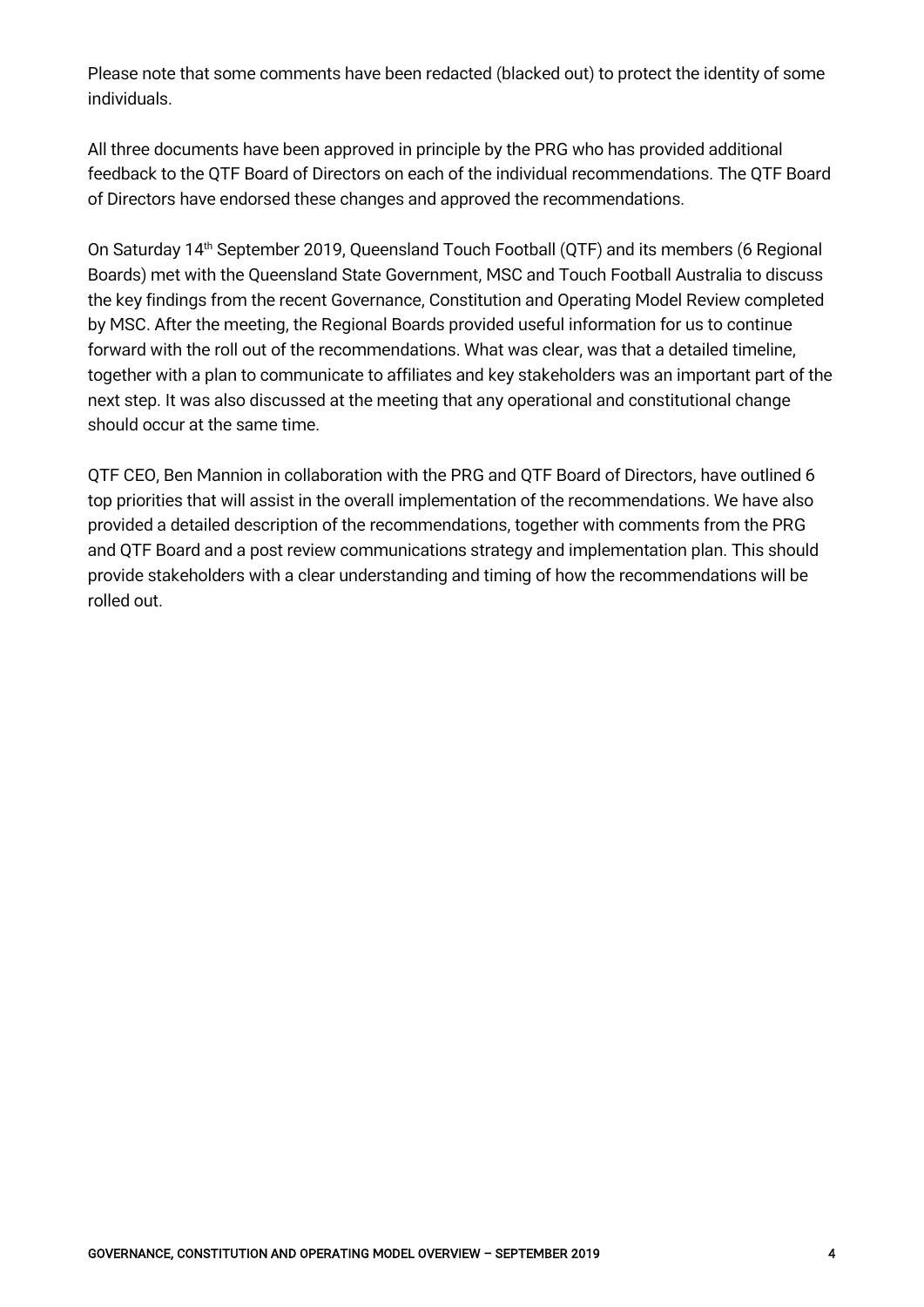# <span id="page-4-0"></span>TOP 6 PRIORITIES

## 1. COMMUNICATIONS STRATEGY AND IMPLEMENTATION PLAN

QTF to establish a clearly defined communications strategy and post review implementation plan designed to provide QTF and its stakeholders with a clear plan for the implementation of the recommendations.

[Click here to read the Implementation Plan](https://qldtouch.com.au/wp-content/uploads/2019/09/QTF-Governance-and-Operating-Model-Review-2019-Implementation-Plan.pdf) [Click here to read the Communications](https://qldtouch.com.au/wp-content/uploads/2019/09/QTF-Governance-and-Operating-Model-Review-2019-Communications-Strategy.pdf) Strategy

## 2. QTF 1-TEAM STAFF STRUCTURE (RECOMMENDATION 3.1)

QTF and the regions to collectively undertake all necessary activities to restructure the current separate staff model, to implement a "1-Team" professional staffing structure as soon as possible. This will include all staff at state and regional level being employed by QTF. The staff structure will encompass all operational staff positions across the state to provide the best opportunity to service regional Queensland and the South East corner with the objective to get more people on the ground.

### 3. REGIONAL REPRESENTATIVE TEAMS

QTF and the regions agree that all regional teams (Under 12-18) will continue to compete at the National Youth Championships (NYC) and the National Touch League (NTL) and will be managed by the Regional Working Group (RWG) through their coaching directors and representative selection panels.

### 4. OPERATIONAL PLAN AND THE INTRODUCTION OF THE PERMITS

QTF to work with the regions in establishing three (3) Permits (Cost Centre) across the state branded Broncos, Cowboys and Titans. These Cost Centres will be the link between Affiliates and QTF with all income and expenditure from each Permit accounted for within their Permit.

### 5. TRANSPARENCY

QTF will continue to discuss with each individual Regional Board and staff to make the transition as seamless and painless as possible. A regional roadshow will commence in October 2019, to allow QTF to provide the right information to the right people all over the state. QTF will also provide updates to the Implementation Plan on a monthly basis to Regional Chairs throughout the process.

### 6. QTF GOVERNANCE MODEL (RECOMMENDATION 7.1)

QTF should consider becoming registered as a Public Company Limited by Guarantee (PCLG), as opposed to an Incorporated Association. QTF, its member regions and their affiliates to undertake all activities necessary to dissolve the 6 regional governing entities, whilst ensuring streamlined operational structures, resources and systems are in place, to ensure the sport is optimally serviced in all catchments by QTF and all affiliates are appropriately supported. QTF to implement a new affiliate-based membership model based on proportional voting.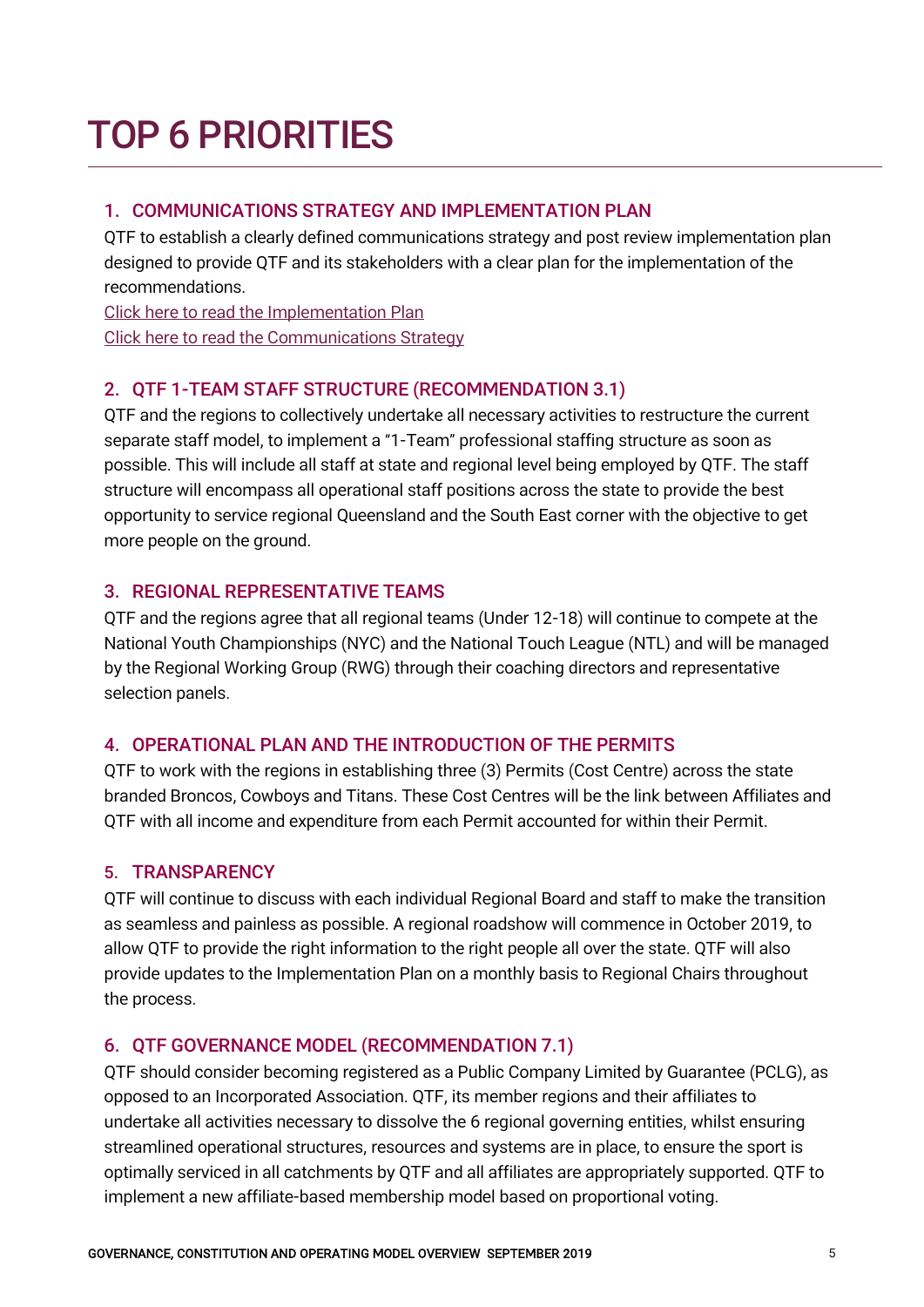## PROJECT REFERENCE GROUP (PRG)

### 1. PRG – COLLECTIVE POSITION STATEMENT SUMMARY

The information below presents as a summary of the feedback provided to MSC by six (6) of the seven (7) members of the PRG, in relation to the Review Recommendations. Note – a completed feedback tool was not provided by 1 member of the PRG, at the time of developing this document.

#### RECOMMENDATION 1.1

#### QTF PURPOSE STATEMENT

QTF and its key stakeholders to confirm that the core purpose of QTF and its member bodies and delivery partners is to: Enable anyone in Queensland who wants to engage with the sport of Touch Football to be able to, in positive and meaningful ways – and in doing so, grow the sport.

ONE COMMUNITY – ONE VISION – ONE VOICE – ONE TOUCH FOOTBALL!

#### <span id="page-5-0"></span>COMMENT (PRG MEMBERS)

Agreed in Principle, it can lead part of our discussions around the Strategy 2021-2024. We can look to bring it forward if a number of the other recommendations are brought forward.

QTF Board to tie Purpose Statement to new strategy with preparation beginning in 2020.

#### RECOMMENDATION 2.1

#### TOUCH FOOTBALL IN QUEENSLAND FOOTPRINT MODELLING

QTF to undertake a Touch Football in Queensland Footprint Modelling Project, which includes the comprehensive market sizing and geographic mapping of current and targeted Touch Football participants / consumers; and current and potential Touch Football facilities. This will inform the design of a number of elements of the Touch Football in Queensland Planning Framework (refer Recommendation 2.2).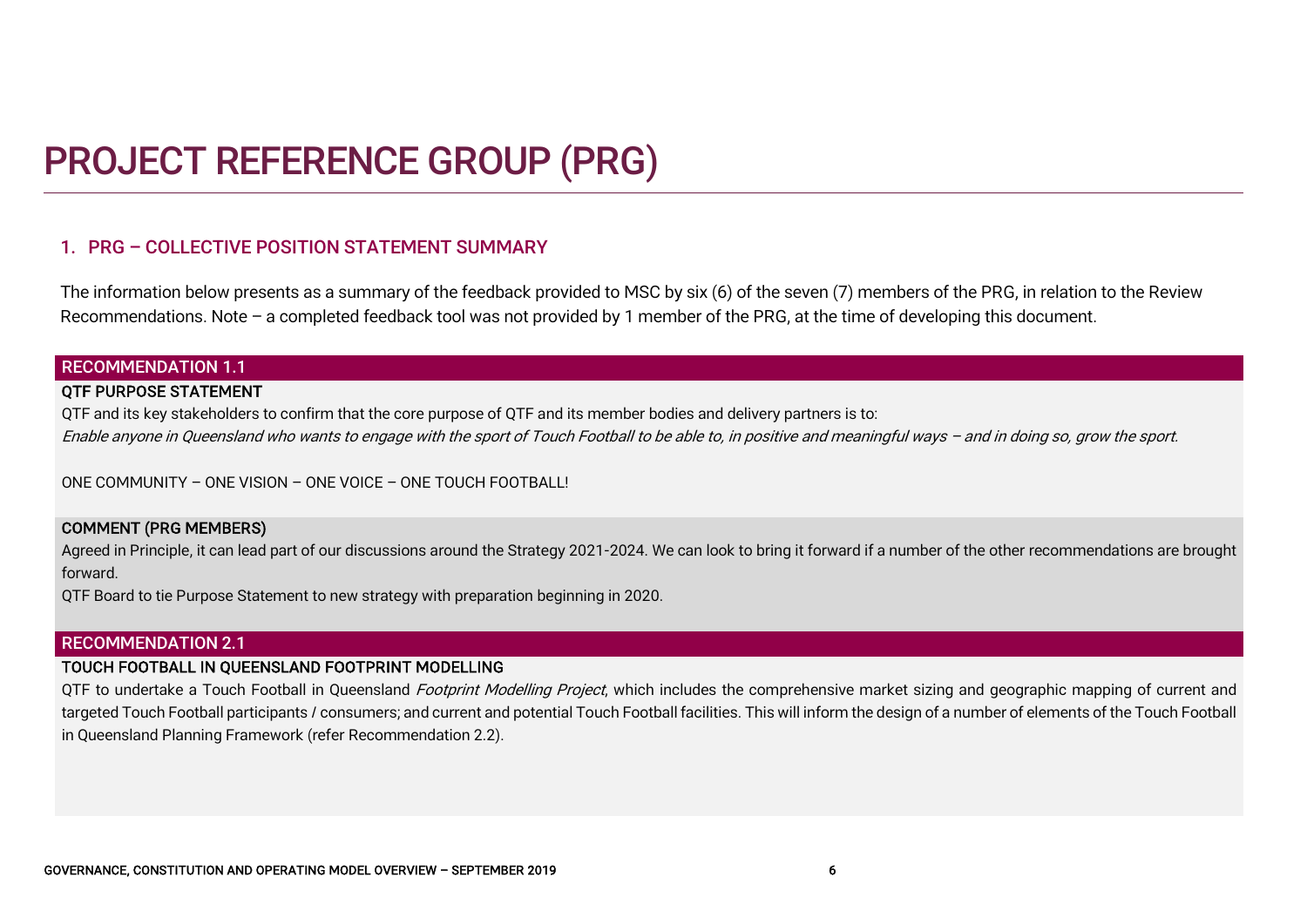#### COMMENT (PRG MEMBERS)

The QTF stakeholder has shifted significantly over the years including the rise of commercial comps, new suburbs, cities etc. and will look a lot more different in the next 20 years. Borders and barriers restrict what we are able to do as a sport and the ability to have a state-wide focus based on actual data is an important step forward.

Note: 1 member of the PRG felt that this work could be part of overall Planning Framework as this may simplify approach.

#### RECOMMENDATION 2.2

#### TOUCH FOOTBALL IN QUEENSLAND PLANNING FRAMEWORK

QTF, its member bodies and other key stakeholder groups (e.g. TFA, Queensland School Sport, State Government, etc.) to work together to develop (and implement) a unified planning framework to guide the positive and sustainable collective future of Touch Football in Queensland between 2020 and 2022.

#### COMMENT (PRG MEMBERS)

A lot of this has been done which will be a good platform from which the new planning framework can be developed to suit the next phase of Touch Football's progression. There will be new and exciting opportunities with the partnership of the NRL and commercial comp/partners as we move forward. An important set of information that we can share across the state.

#### RECOMMENDATION 3.1

#### QTF 1-TEAM STAFF STRUCTURE

Prior to a new governance structure for Touch Football in Queensland coming into effect (refer Recommendation Focus Area 7.1 - Governance Model) QTF and the regions to collectively undertake all necessary activities to restructure their currently separate paid human resource models, to implement a "1-Team" professional staffing structure.

#### COMMENT (PRG MEMBERS)

The one team model is essential yes, but the proposed team structure won't align with TFA or NSW or the delivery points/development officers. There are multiple regions ready to come over now and the cost centre modelling, even if it's in the short term, will go a long way to getting those key staff on now.

#### RECOMMENDATION 3.2

#### 1-TEAM STAFF POLICIES AND PROCEDURES

Prior to the implementation of the QTF 1-Team staffing structure, detailed position descriptions need to be developed for each 1-Team staff position identified in Recommendation 3.1. In addition to this, appropriate service agreements / employment contracts; performance review and learning and development policies; and all other necessary human resource related policies and procedures must be developed to effectively guide the recruitment process and to drive and support the activities of staff once engaged by QTF.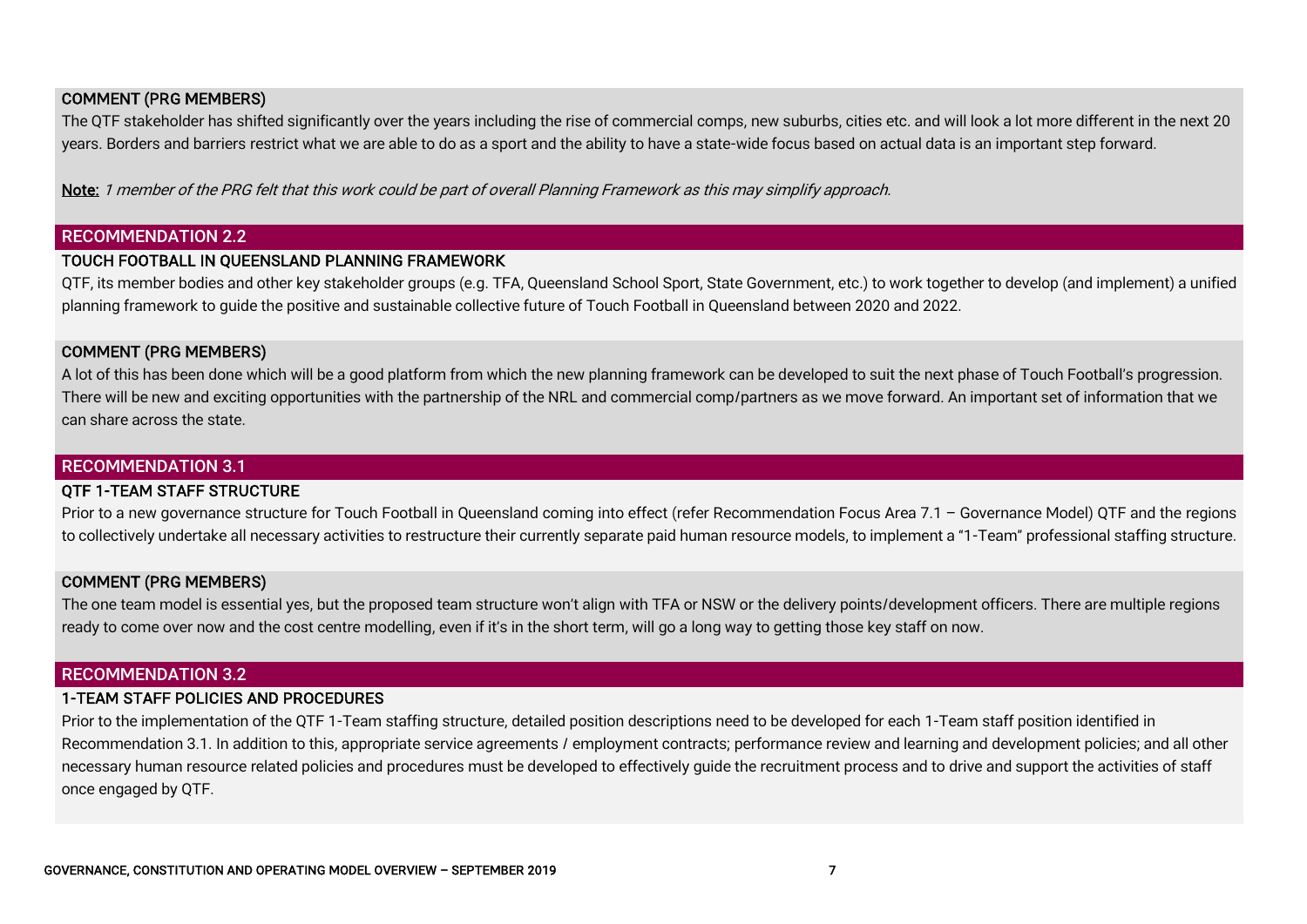#### COMMENT (PRG MEMBERS)

Already started this and will be critical to any changes going forward.

#### RECOMMENDATION 3.3

#### 1-TEAM STAFF SELECTION

Based on the new position descriptions, employment contracts and associated human resource related policies and procedures associated with each of the 1-Team staff positions identified in Recommendation 3.2, the QTF Board should initiate a fully transparent selection process associated with all new positions.

#### COMMENT (PRG MEMBERS)

The opportunity to absorb current staff and/or go to market for key roles. A state-wide implementation of the best people to deliver key outcomes at ground level will be key.

#### RECOMMENDATION 4.1

#### WHOLE OF SPORT PARTICIPATION PRODUCT OFFERINGS

QTF to work closely with TFA to support their development / promotion of a suite of contemporary and nationally consistent program / product offerings, designed to meet the specific participation motivations of all elements of the "TFA FTEM Athlete Development Framework".

Note: Some products are currently available yet may require improved promotion and delivery (e.g. NRL League Touch, City Touch Competition, Premier Touch Competition, etc.) and some will need to be developed.

#### COMMENT (PRG MEMBERS)

Could commence sooner than later. FTEM underpinning Product Offerings, Sporting Schools – Touch Football, Q Academies, etc. Discussion continue with the NRL and TFA to support the whole of sport participation strategy. QTF to work with TFA to establish additional content being made available to coaches and referees.

#### RECOMMENDATION 4.2

#### QTF COMPETITION AND EVENTS FRAMEWORK

Undertake a comprehensive, whole of sport *Competition and Events Framework Review* to ensure relevant, locally delivered competition structures; and QTF managed event opportunities are offered to all consumer segments across Queensland. The broad objective of the Review should be to scope the opportunities to improve the structure of the whole of sport Competition and Events Framework for Touch Football in Queensland, to ensure the greatest efficiencies, whilst optimally supporting all current and future members / participants.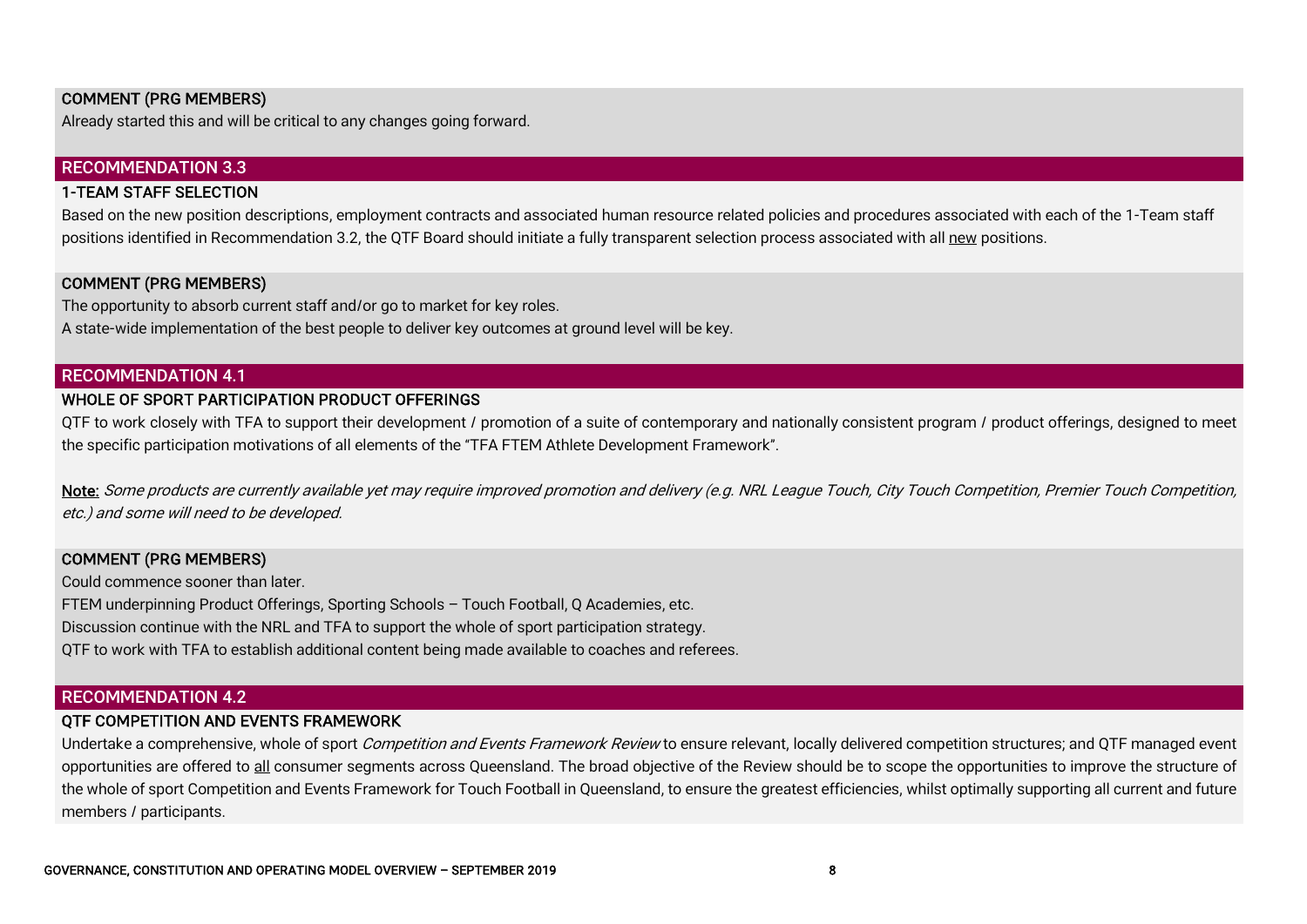The core purpose of the QTF Competition and Events Framework should be "to implement a sustainable competition and events pathway, which meets the participation motivations and development needs of all competitors, coaches and referees participating in Touch Football competition at local, regional and state levels in Queensland".

Note: Maximising alignment and mutual benefit between the Queensland School Sport system / managed Touch Football events framework, those managed by other partners (e.g. Queensland All Schools) and that of QTF must be a priority.

#### COMMENT (PRG MEMBERS)

Could commence sooner than later.

Working with TFA and NSW and the schools to get a better aligned framework across the country should be the minimum starting point.

A fully aligned national, state and school program and event calendar will only improve services delivery.

#### RECOMMENDATION 4.3

#### 1-TOUCH FOOTBALL COMMUNITY MODEL

Undertake a whole of sport Membership and Participation Model Review, the broad purpose of which, to design a holistic QTF Membership and Participation Model, which effectively engages with a broadened suite of Touch Football consumers (e.g. participants / athletes; parents; coaches; referees; selectors, volunteers; schools; unaffiliated athletics clubs / providers; commercial partners; spectators; etc.).

It is recommended that as a result of the Review, OTF design and implement a 1-Touch Football Community Model which:

- 1. Grows the size, breadth and reach of the QTF community;
- 2. Grows QTF revenues gained via membership;
- 3. Appropriately monetises the Participants and Partners elements of the 1-Touch Football Community Model, to ensure QTF can effectively service these elements; and
- 4. Clearly identifies the value proposition associated with each element of the mix (i.e. various forms of membership, various participation categories and various partnership categories).

#### COMMENT (PRG MEMBERS)

Needs to happen sooner and in conjunction with TFA, particularly if we transition to a new online competition management system which will allow us to capture data better and communicate to our stakeholders/members. The ability to communicate with individuals and the end user is essential in any model going forward.

#### RECOMMENDATION 5.1

#### INTEGRATED BUSINESS MANAGEMENT SYSTEMS

QTF / TFA to develop and implement a suite of integrated Business Management Systems to streamline and digitise business systems where possible.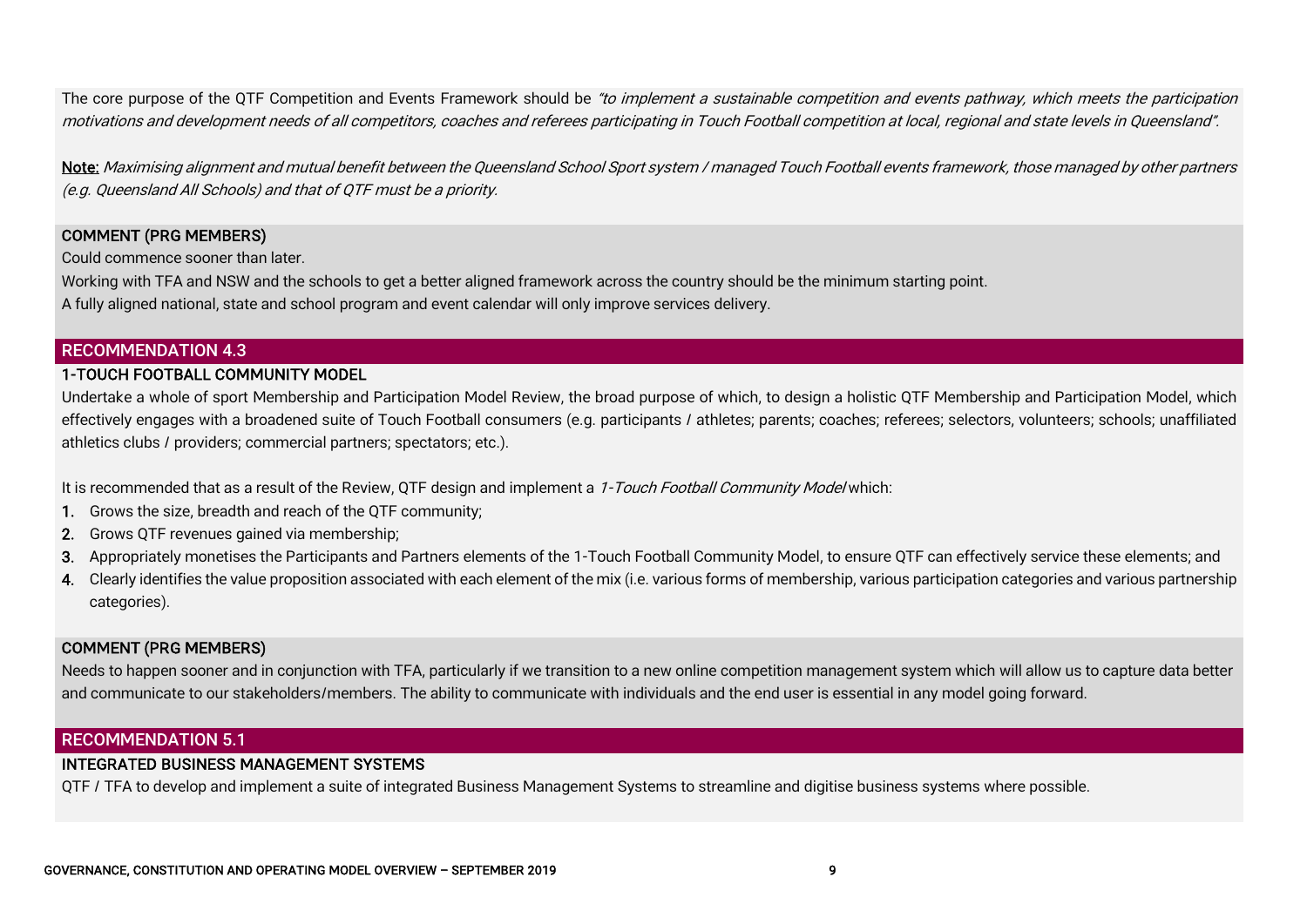#### COMMENT (PRG MEMBERS)

Would need to understand the resource requirements to ensure this operating correctly. I would expect given the skillset at affiliate level there is likely to be additional ongoing costs for this.

The idea of an integrated financial system would reduce risk and provide the appropriate transparency across the sport.

Note: 50% of PRG members rated this as critical and 50% as important.

#### RECOMMENDATION 6.1

#### TFA AND NRL / ARLC PARTNERSHIP

QTF to obtain all legal and other relevant documentation relating to the current partnership between TFA and the NRL / ARLC; and effectively communicate key elements of any agreement/s with the broader QTF membership.

#### COMMENT (PRG MEMBERS)

Agreed.

#### RECOMMENDATION 7.1

#### QTF GOVERNANCE MODEL

QTF, its member regions and their member affiliates to undertake all activities necessary to dissolve the 6 regional governing entities, whilst ensuring streamlined operational structures, resources and systems are in place across Queensland to ensure the sport is *optimally serviced in all catchments by QTF* and all affiliates are appropriately supported.

QTF should also consider becoming registered as a Public Company Limited by Guarantee (PCLG), as opposed to an Incorporated Association.

#### COMMENT (PRG MEMBERS)

This needs to happen sooner and the push is for this to happen asap. This review has allowed us to have the conversation with the key stakeholders in the game and a majority of the members are ready to have the vote at this year's AGM. A company limited by guarantee should be the minimum that happens at this year's AGM in November.

The governance model is the most CRITICAL issue for future success.

Transitional implementation timeline and process is a must, especially as December 2020 is far, far away.

New affiliate based membership model should be implemented based on proportional voting tied to player numbers at each affiliate.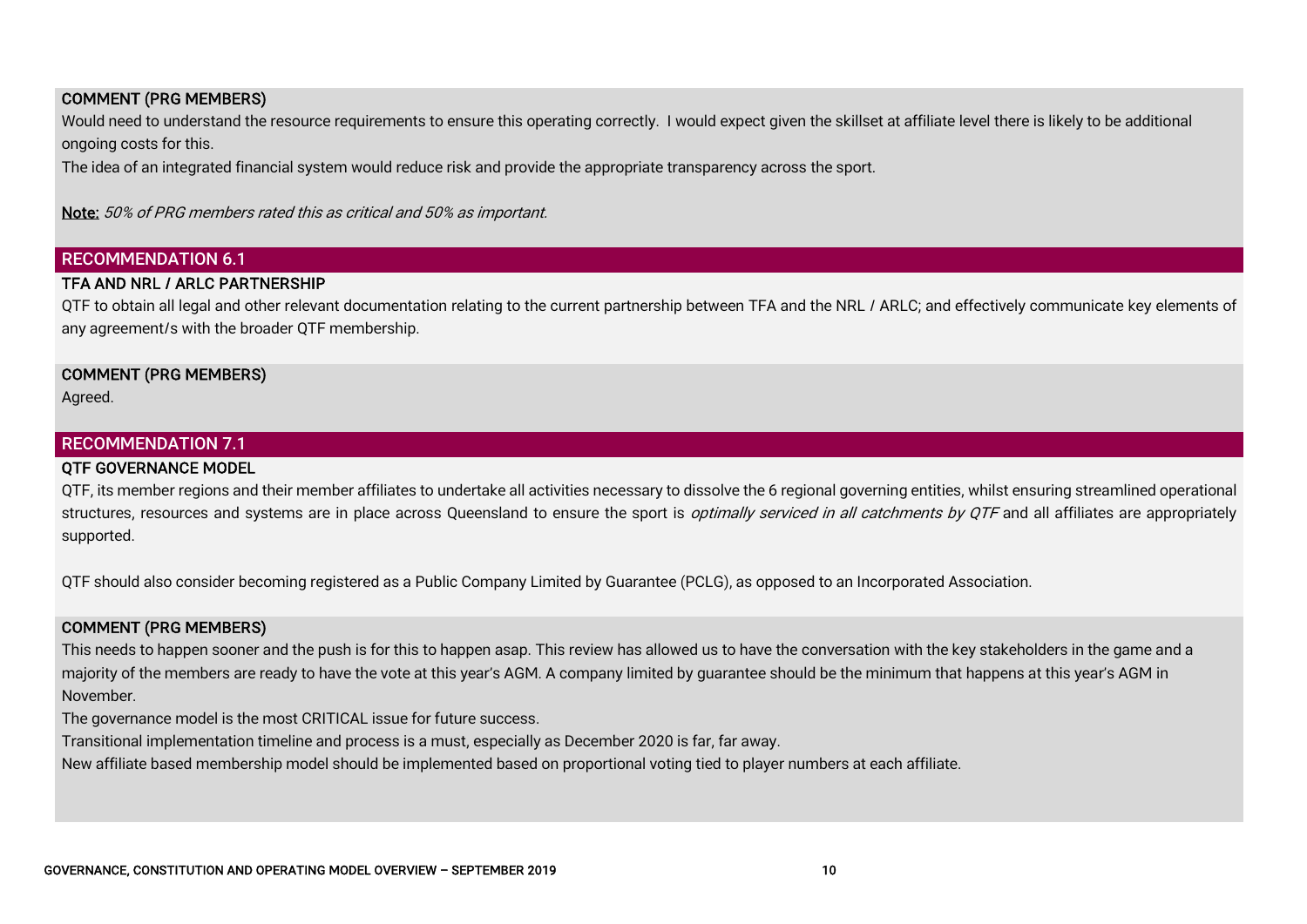#### RECOMMENDATION 7.2

#### QTF GOVERNANCE SYSTEMS AND PROCESSES

QTF to develop and implement a suite of systems and process designed to align with current best practice.

#### COMMENT (PRG MEMBERS)

All should and will be standard practice for Board.

#### RECOMMENDATION 7.3

#### QTF CONSTITUTION

Following the QTF Board's endorsement of any recommendations within this Report, which may require amendments to be made to the current QTF Constitution, QTF is to work closely with John Mullins – Mullin Law who has been engaged by the Queensland State Government - Sport and Recreation, to assist QTF to update the constitution, as required.

#### COMMENT (PRG MEMBERS)

Agreed. Draft Constitution to be prepared prior to AGM 2019.

#### RECOMMENDATION 8.1

#### POST REVIEW IMPLEMENTATION PLAN

Development of a Post Review Implementation Plan designed to provide QTF (and its key stakeholders) with specific strategies to enable the effective and efficient implementation of QTF Board endorsed recommendations within suitable timeframes and budgets.

#### COMMENT (PRG MEMBERS)

Simple Implementation Plan CRITICAL and will need to be reported against on a regularly basis.

#### RECOMMENDATION 8.2

#### POST REVIEW COMMUNICATIONS STRATEGY

Develop a Post Review Communications Strategy, designed to effectively and efficiently promote the endorsed recommendations to come from this Review to all relevant audiences.

#### COMMENT (PRG MEMBERS)

We need clear, frequent and simple communications across all channels. We know this will be a key factor!